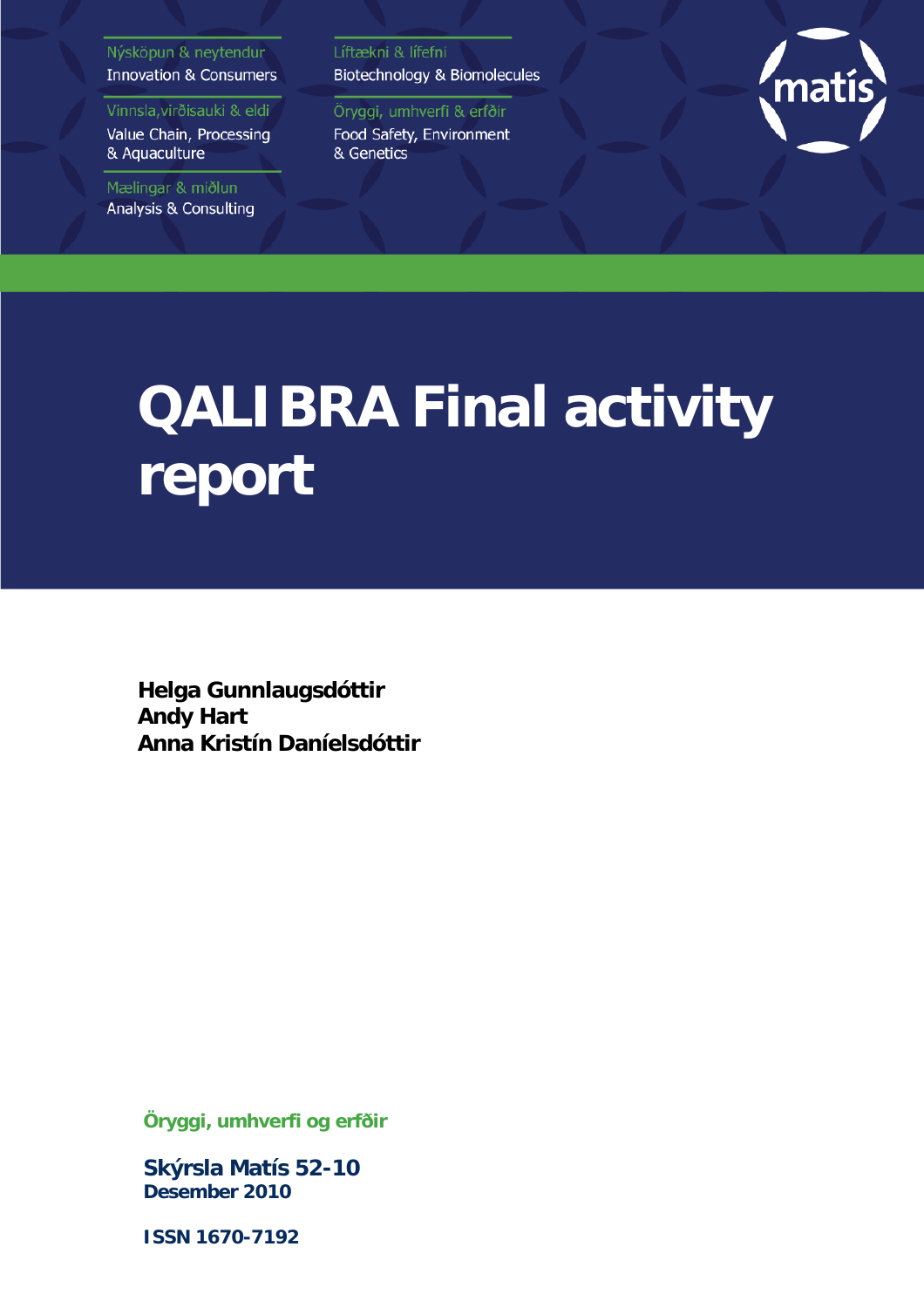# **Skýrsluágrip Matís ohf**<br>Icelandic Food and Biotech R&D



# **Report summary**

| Titill / Title            | QALIBRA Final activity report / Lokaskýrsla QALIBRA                                                                                                                                                                                                                                                                                                                                                                                                                                                                                                                                                                                                                                                                                                                                                                                                                                                                                                                                                                                                                                                                                                                                                                                                                                                                                                                                                                              |                     |               |  |
|---------------------------|----------------------------------------------------------------------------------------------------------------------------------------------------------------------------------------------------------------------------------------------------------------------------------------------------------------------------------------------------------------------------------------------------------------------------------------------------------------------------------------------------------------------------------------------------------------------------------------------------------------------------------------------------------------------------------------------------------------------------------------------------------------------------------------------------------------------------------------------------------------------------------------------------------------------------------------------------------------------------------------------------------------------------------------------------------------------------------------------------------------------------------------------------------------------------------------------------------------------------------------------------------------------------------------------------------------------------------------------------------------------------------------------------------------------------------|---------------------|---------------|--|
| Höfundar / Authors        | Helga Gunnlaugsdóttir, Andy Hart and Anna Kristín Daníelsdottir                                                                                                                                                                                                                                                                                                                                                                                                                                                                                                                                                                                                                                                                                                                                                                                                                                                                                                                                                                                                                                                                                                                                                                                                                                                                                                                                                                  |                     |               |  |
| Skýrsla / Report no.      | $52 - 10$                                                                                                                                                                                                                                                                                                                                                                                                                                                                                                                                                                                                                                                                                                                                                                                                                                                                                                                                                                                                                                                                                                                                                                                                                                                                                                                                                                                                                        | Útgáfudagur / Date: | Desember 2010 |  |
| Verknr. / project no.     | 1681                                                                                                                                                                                                                                                                                                                                                                                                                                                                                                                                                                                                                                                                                                                                                                                                                                                                                                                                                                                                                                                                                                                                                                                                                                                                                                                                                                                                                             |                     |               |  |
| Styrktaraðilar / funding: | ESB og Matís                                                                                                                                                                                                                                                                                                                                                                                                                                                                                                                                                                                                                                                                                                                                                                                                                                                                                                                                                                                                                                                                                                                                                                                                                                                                                                                                                                                                                     |                     |               |  |
| Ágrip á íslensku:         | Pessi skýrsla er lokaskýrsla úr Evrópuverkefninu QALIBRA eða "Quality of Life -<br>Integarted Benefit and Risk Analysis. Webbased tool for assessing food safety<br>and health benefits"eða QALIBRA - Heilsuvogin á íslensku. Matís ohf stýrði<br>verkefninu sem styrkt var að hluta af Evrópusambandinu en alls voru<br>þáttakendur sjö frá sex löndum. Verkefnið hófst 1. apríl 2006 og lauk formlega<br>31. desember 2009 en lokafrágángur stóð fram til ársins 2010. Í þessari skýrslu<br>er greint frá helstu niðurtöðum, ávinningi og afrakstri verkefnisins.<br>Markmið QALIBRA verkefnsins var að þróa magnbundnar aðferðir til að meta<br>bæði jákvæð og neikvæð áhrif innihaldsefna í matvæum á heilsu manna. Þegar<br>við borðum mat fáum við bæði neikvæða og jákvæða þætti í líkamann og<br>hingað til hefur áhættumat matvæla verið takmarkað við að skoða áhrif<br>einstakra efna á lifandi verur (t.d. tilraunadýr). Í QALIBRA verkefninu voru<br>þróaðar aðferðir sem taka bæði tillit til neikvæðru og jákvæðu hliðanna á<br>neyslu matvæla og meta saman heildaráhrifin af áhættu og ávinningi á heilsu<br>manna auk óvissu við matið. Þessar aðferðir hafa verið settar fram í tölvuforriti<br>sem er opið og aðgengilegt öllum hagsmunaaðilum þeim að kostnaðarlausu á<br>heimasíðu verkefnisins http://www.galibra.eu. Aðferðirnar voru prófar á tvenns<br>konar matvælum þ.e.a.s. fiski og markfæði.      |                     |               |  |
| Lykilorð á íslensku:      | Lokaskýrsla, QALIBRA, áhættu- og ávinningsmat, magnbundnar<br>matsaðferðir, óvissa, tölvuforrit, fiskur, markfæði                                                                                                                                                                                                                                                                                                                                                                                                                                                                                                                                                                                                                                                                                                                                                                                                                                                                                                                                                                                                                                                                                                                                                                                                                                                                                                                |                     |               |  |
| Summary in English:       | This is the final report to the commission from the "QALIBRA - Quality of life -<br>integrated benefit and risk analysis. Web - based tool for assessing food safety<br>and health benefits" project. QALIBRA was an EU 6th Framework project with<br>seven partners, conducted between 1st April 2006 and 31st December 2009,<br>although the finalisation of project was accomplished in year 2010. In this<br>report the objectives, main work performed and achievements of the project to<br>the state-of-the-art are summarised.<br>To assess the balance between the risks and benefits associated with a<br>particular food, they must be converted into a common measure of net health<br>impact. Uncertainties affecting the risks and benefits cause uncertainty about<br>the magnitude and even the direction of the net health impact. QALIBRA has<br>developed methods that can take account of multiple risks, benefits and<br>uncertainties and implemented them in a web-based software for assessing and<br>communicating net health impacts. The methods and software developed by<br>QALIBRA were used to carry out detailed case studies on the benefits and risks<br>of oily fish and functional foods. The software developed (QALIBRA tool) in the<br>project to assess and integrate beneficial and adverse effects of foods is freely<br>available at the website of the project http://www.qalibra.eu |                     |               |  |
| English keywords:         | Final report, QALIBRA, risk-benefit assessment, quantitative methods,<br>uncertainties, web-based software, oily fish, functional foods.                                                                                                                                                                                                                                                                                                                                                                                                                                                                                                                                                                                                                                                                                                                                                                                                                                                                                                                                                                                                                                                                                                                                                                                                                                                                                         |                     |               |  |

© Copyright Matís ohf / Matis ‐ Food Research, Innovation & Safety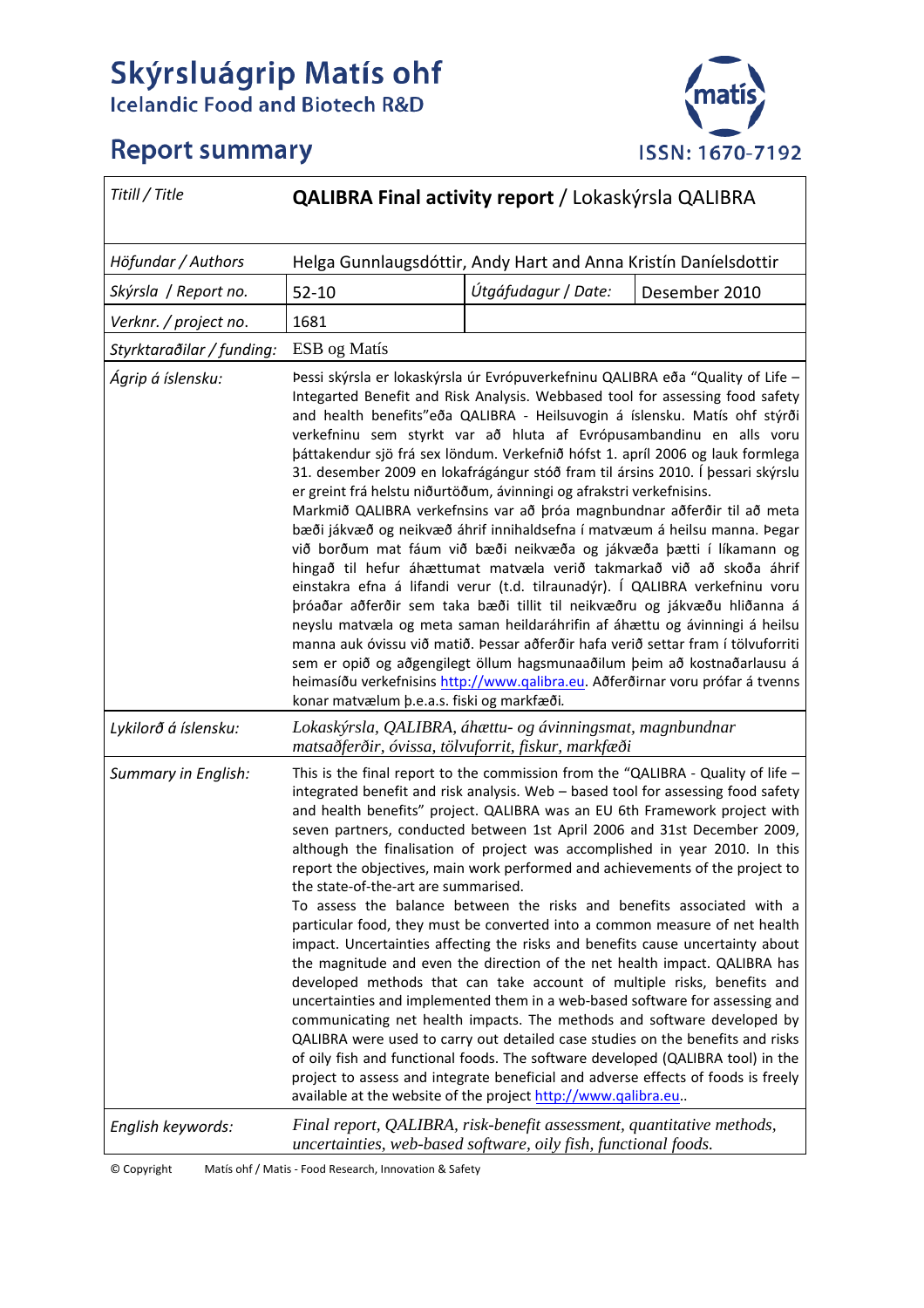



## **QALIBRA Quality of Life – Integrated Benefit and Risk Analysis. Web-based tool for assessing food safety and health benefit (N° 022957)**

# Publishable final activity report

Helga Gunnlaugsdottir and Anna Kristin Danielsdottir (Matis) Andy Hart (Fera)

Specific Targeted Research Project

ThematicPriority 5: Food Quality & Safety

Period covered: from 01.04.06 to 31.12.09 Date of preparation: 30.09.2010 Start date of project: 01.04. 2006 Duration: 2006 – 2009

Project coordinator: Helga Gunnlaugsdóttir Project coordinator organisation name: Matis Revision 1

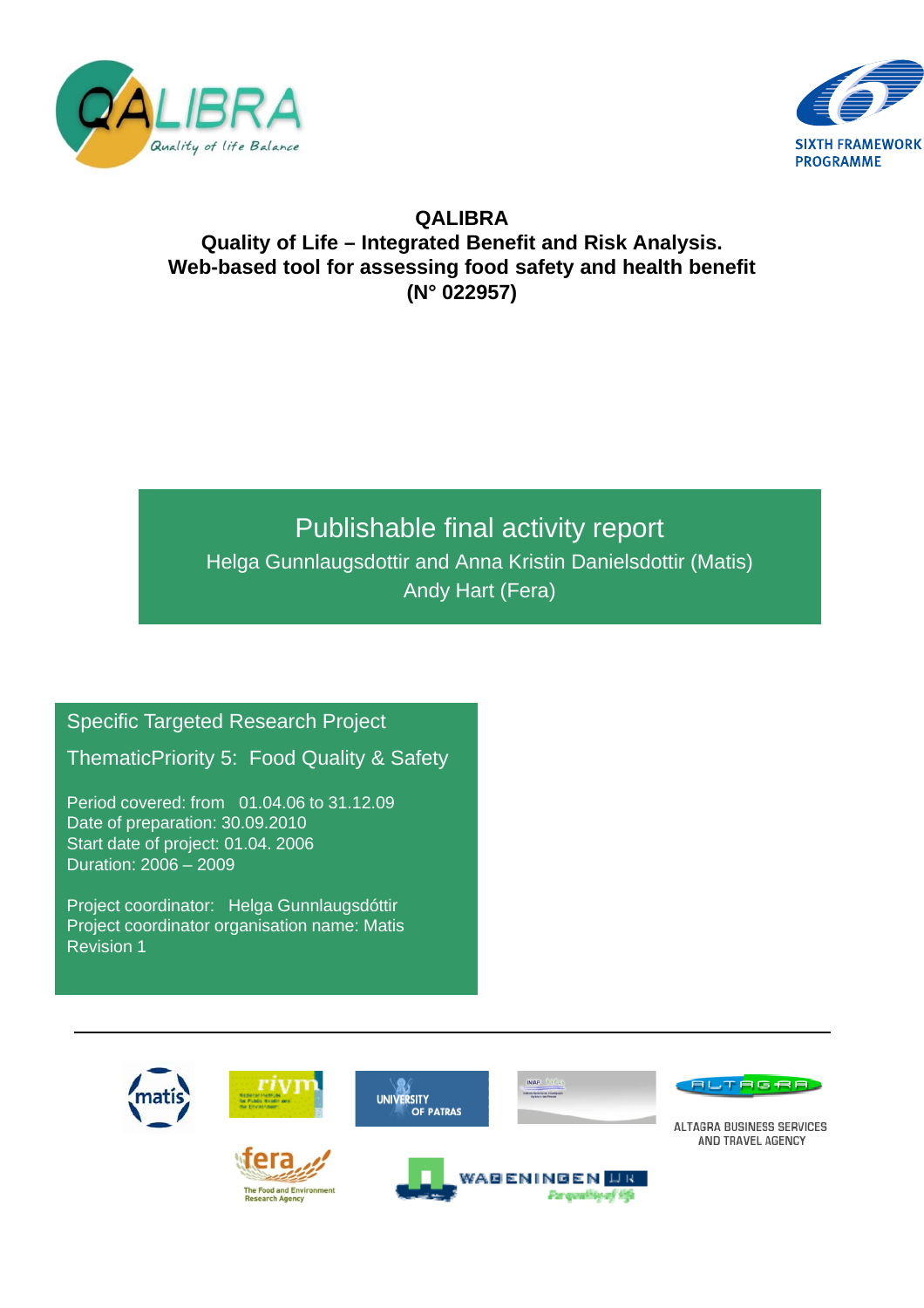

## **Table of contents**

| Example of benefit-risk assessment results produced by the QALIBRA software7 |  |
|------------------------------------------------------------------------------|--|
|                                                                              |  |
|                                                                              |  |
|                                                                              |  |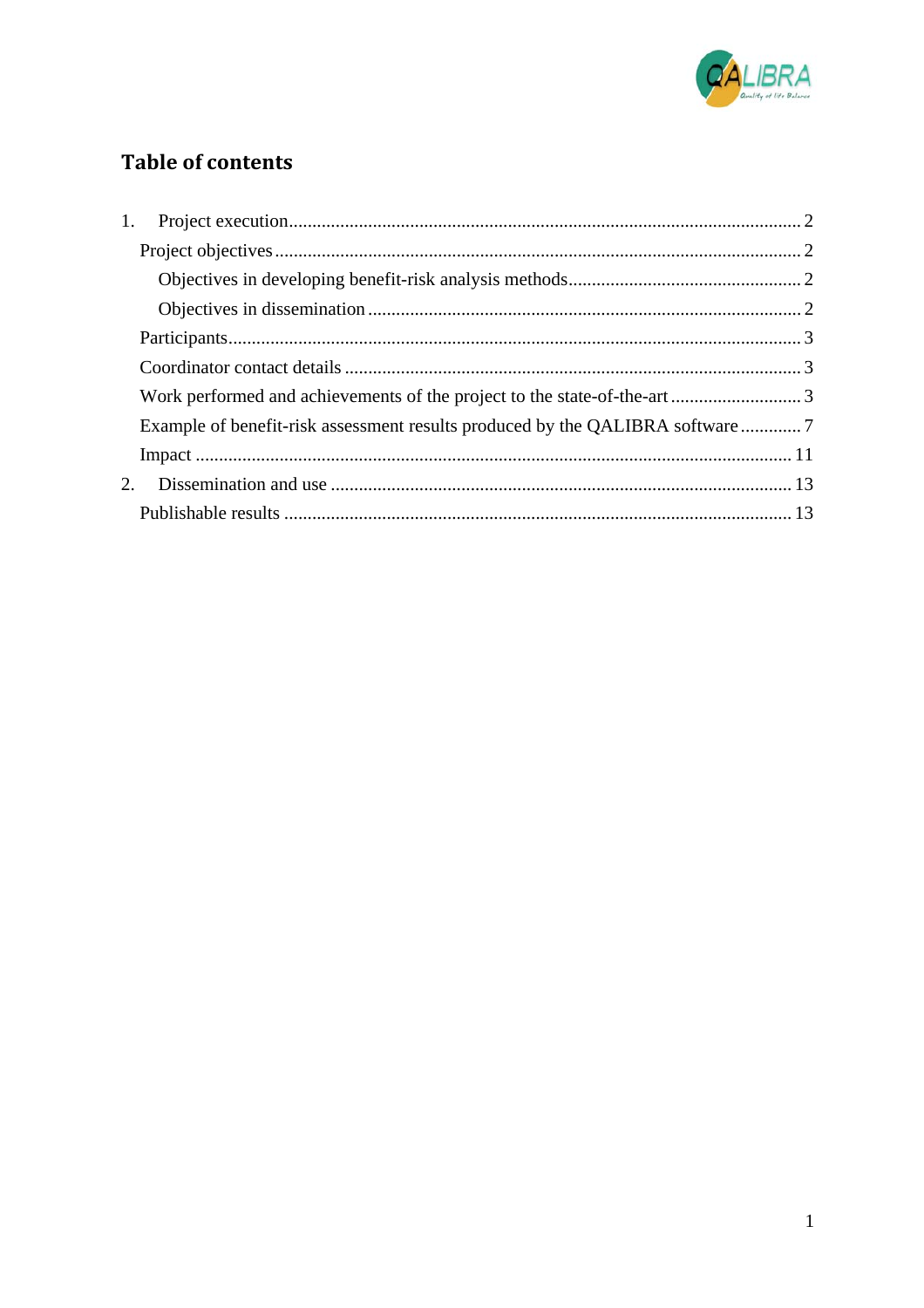

Project acronym: QALIBRA Project full title: Quality of life integrated benefit and risk analysis: Web – based tool for assessing food safety and health benefits Contract no: 022957

Related to other Contract no: 022936 / Beneris

Project duration: 1 April 2006 - 31 December 2009

Reporting period: **1 April 2006 - 31 December 2009** 

Project websites: http://www.qalibra.eu

## **1. Project execution**

#### **Project objectives**

The strategic goals of QALIBRA are to **develop a suite of quantitative methods for assessing and integrating beneficial and adverse effects of foods and apply them to selected food groups**. To maximise dissemination and uptake of the project outputs, they will be implemented as web-enabled software.

#### **Objectives in developing benefit-risk analysis methods**

- Develop a generalised modular approach to benefit-risk analysis using menus of dose-response and valuation functions. The dose-response functions will cover different types of positive and negative health effects that are commonly encountered in food safety assessment. The valuation functions will integrate positive and negative health effects using common measures of net health impact (e.g. Disability-Adjusted Life Years (DALYs). Implement the benefit-risk analysis methods developed in QALIBRA in web-enabled software that is available for use by all stakeholders via an integrated website, with different components adapted to different user groups
- Use the methods and software developed by QALIBRA to carry out detailed case studies on the benefits and risks of oily fish and functional foods

#### **Objectives in dissemination**

- To make the methods developed available to stakeholders in a web-based tool
- Develop targeted risk communication strategies for integrated benefit-risk analysis, adapted to the needs of different stakeholders
- To develop and test programs and materials for dissemination of the practical use of the QALIBRA software by technical end-users to promote a wide ranged uptake of the software
- Establish information-sharing and joint activities with BENERIS, another EUfunded project undertaking complementary research
- To seize opportunities to disseminate about the project and its outcomes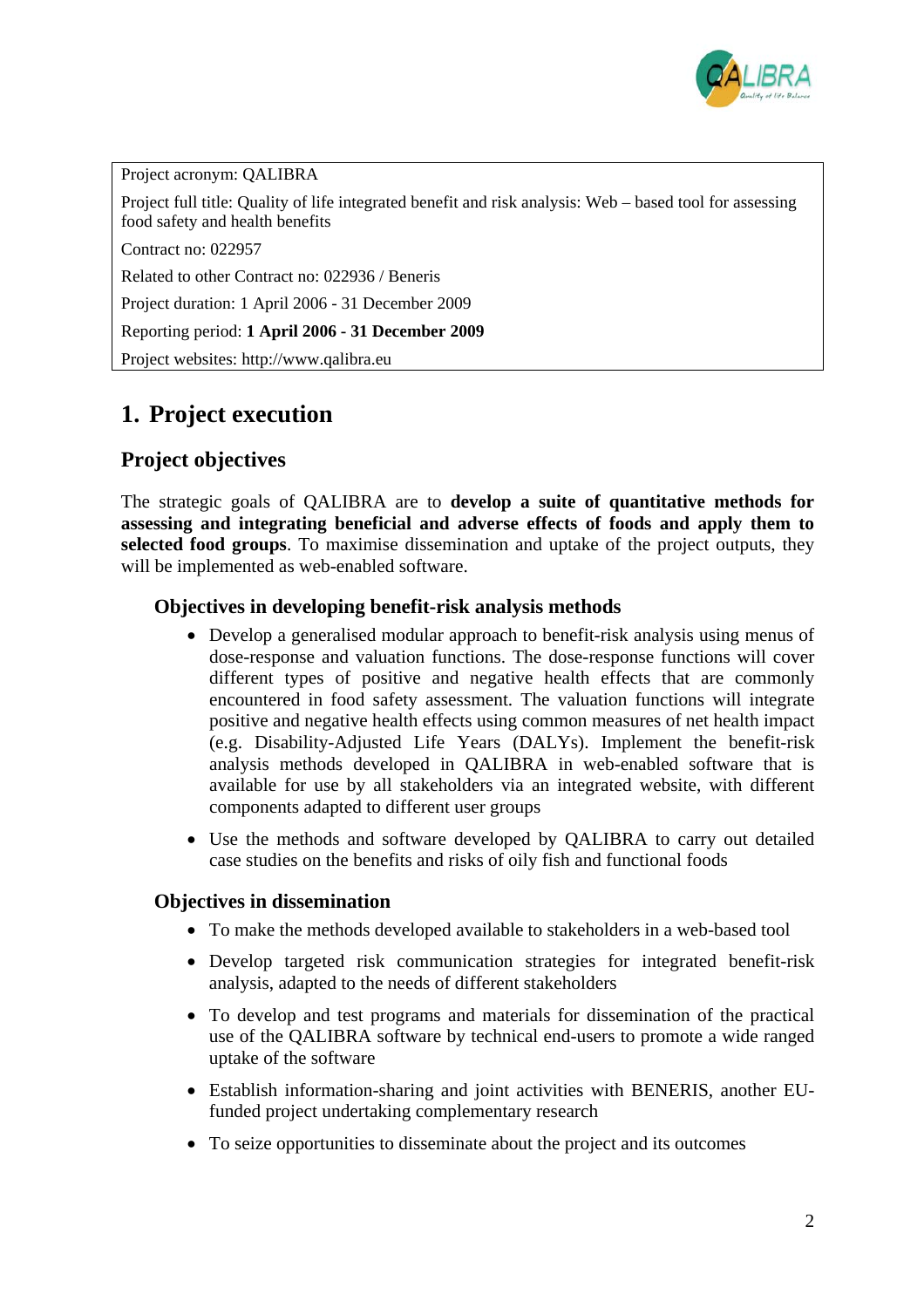

## **Participants**

| Partner name                                                  | <b>Abbreviation</b> | Country         |
|---------------------------------------------------------------|---------------------|-----------------|
| Matis ohf                                                     | Matis               | <b>Iceland</b>  |
| The Food and Environment Research Agency                      | <b>FERA</b>         | United Kingdom  |
| National Institute of Public Health and The<br>Environment    | <b>RIVM</b>         | The Netherlands |
| <b>Wageningen University</b>                                  | WU                  | The Netherlands |
| University of Patras                                          | <b>UPATRAS</b>      | Greece          |
| <b>Altagra Business Service</b>                               | <b>ALTAGRA</b>      | Hungary         |
| Instituto Nacional de Recursos Biológicos<br><b>LP/IPIMAR</b> | <b>IPIMAR</b>       | Portugal        |

## **Coordinator contact details**

Dr. Helga Gunnlaugsdottir, Matis ohf, Vínlandsleið 12, 113 Reykjavik, Iceland.

E-mail: helga.gunnlaugsdottir@matis.is Phone: +354-4225000 Fax: +354-4225001

Public website for the project: http://www.qalibra.eu

## **Work performed and achievements of the project to the state-of-the-art**

When the QALIBRA project started (April 2006) approaches for benefit-risk analysis with respect to food safety were at an early stage of development. At this point in time information on risks and benefits of food was usually presented separately or integrated only in a qualitative way. Although general frameworks for benefit-risk analysis had been proposed in the literature, the few studies that had quantified net health impacts had been specific to particular problems. Uncertainties affecting risks and benefits were often given only fleeting consideration and very rarely quantified in any formal way. The few research studies, which had quantified net health impacts, had not attempted to quantify the uncertainties associated with them. Finally, only limited attention has so far been given to approaches for communicating net health impacts, or to approaches for communicating uncertainty.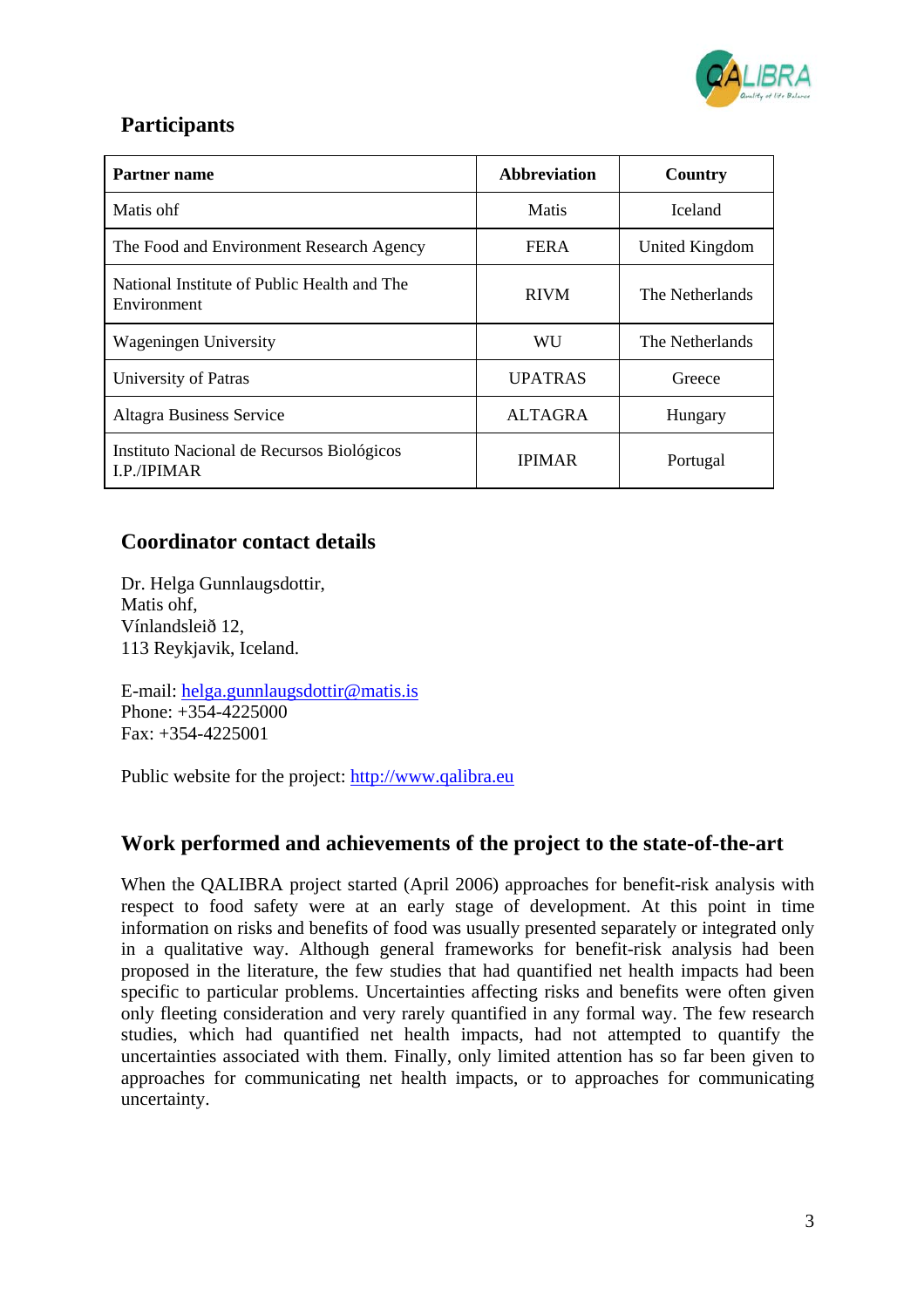

#### **Work performed and main achievements of QALIBRA to the state-of-the-art**:

- Further development of an overall framework for benefit-risk analysis, using common currencies such as Disability-Adjusted Life Years (DALYs) to quantify the balance of risk and benefit, and providing the option to quantify uncertainty in every element of the calculation. The principal outputs of QALIBRA include comprehensive documentation and guidance on the framework and a user-friendly, web-based software that implements the QALIBRA framework and methods and makes them available for use by stakeholders.
- The QALIBRA consortium decided that as other software packages (e.g. Proast) already provide menus of dose-response models, it would be more efficient to equip the QALIBRA web-tool with a flexible interface to accept input from any form of doseresponse model, rather than duplicate the existing functions. This flexible approach is an elegant and novel way that allows the end-user to be in charge of the final datasets that are going to be used for the calculations without any compromising in usage of standardized functions.
- Work on the overall framework has included evaluation of dose-response models and functions for integrating and valuing health impacts, selecting those most relevant to food safety questions and refining for use in the general framework. Obtaining critical pieces of information has been one of the challenges faced in this work as health metrics (e.g. DALYs) require the availability of detailed data on population intake, data on the food or nutrient on the type of health hazards and health benefits in terms of incidence and mortality of interest, dose-response information (not only from animal models but also in humans), information on the diseases related to the intake of the nutrient, and 'disability weights' to quantify the relative severity of health effects associated with intake of the nutrient under study. After discussing the options and the data demands within the consortium, disability-adjusted life years( DALYs) were regarded as the most suitable method to integrate the positive and negative effects of certain food intakes. However, the Qalibra framework and software also provide for use of the main alternative, quality-adjusted life years (QALYs).
- Identified suitable methods for characterising the main types of uncertainty affecting food benefit-risk assessments, and incorporating them in the framework.
- Investigated the benefit-risk information needs and reactions of technical users, and developed solutions for effective benefit-risk communication strategies. Considerable theoretical advances have been made in our understanding of consumer decision making associated with food consumption choices, in particular under circumstances where both risks and benefits are involved or may accrue to human health.
- Implemented the QALIBRA methods and approaches as web-based software for assessing and communicating net health impacts, and conducted detailed testing with end-users and refinement of the software in response to end-user tests to make it as userfriendly as possible. The QALIBRA web-based software for benefit and risk assessment of food is available at www.qalibra.eu , in Figure 1 examples of screens from the webtool are given.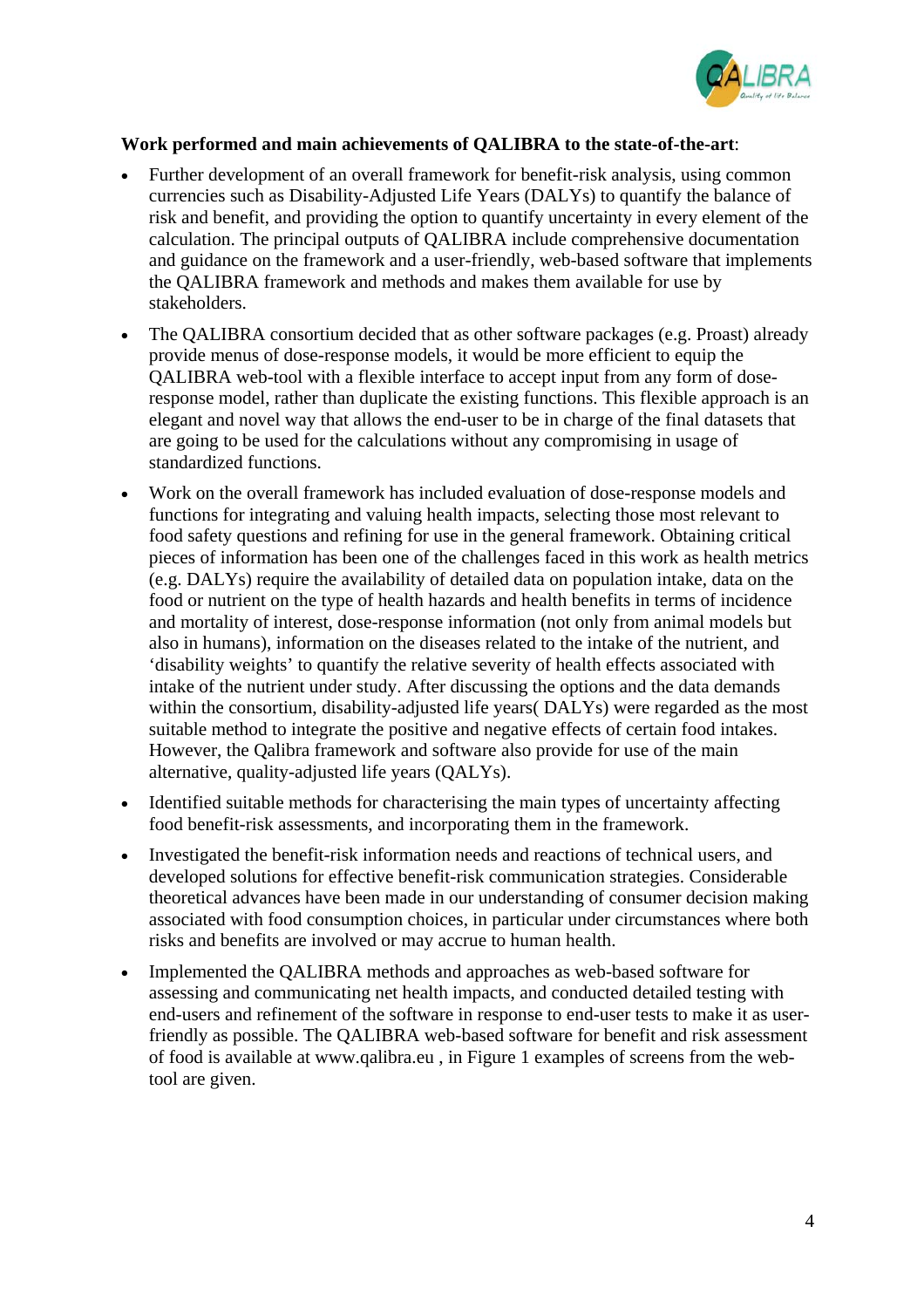

 $\lambda^2$ 

• **a)** 

| <b>QALIBRA</b>        | Quality of life Balance                                            |                                                  | Hello, Matthew<br>Log Out :: Account Settings |  |  |
|-----------------------|--------------------------------------------------------------------|--------------------------------------------------|-----------------------------------------------|--|--|
|                       | contact us<br>project<br>user admin<br>support<br>partners<br>tool |                                                  |                                               |  |  |
|                       | $A \rightarrow$ tool $\rightarrow$ tool home                       |                                                  |                                               |  |  |
| * tool home           |                                                                    |                                                  |                                               |  |  |
| assessments           | tool home                                                          |                                                  |                                               |  |  |
| model runs            |                                                                    |                                                  |                                               |  |  |
| datasets              | <b>Novice Qalibra User</b>                                         | <b>Expert Qalibra User</b>                       |                                               |  |  |
| grouped assessments   | Click here to be quided through the creation of a Model            | Click here to view your existing assessments and |                                               |  |  |
| assessment discussion | Run by a wizard<br>Go >                                            | model runs<br>Go >                               |                                               |  |  |
|                       |                                                                    |                                                  |                                               |  |  |



http://www.qalibra.eu/tool/myAssessments/wizard.cfm •

• **b)**

•

| <b>QALIBRA</b>                               |                                                                                                                                                                        | Quality of life Balance                                                                                                                                                                                                                                                                                                                                                                                                                                                                                                                                                                              |                                                                                                                                                                                      |                                                                 | Hello, Matthew<br>Log Out :: Account Settings |
|----------------------------------------------|------------------------------------------------------------------------------------------------------------------------------------------------------------------------|------------------------------------------------------------------------------------------------------------------------------------------------------------------------------------------------------------------------------------------------------------------------------------------------------------------------------------------------------------------------------------------------------------------------------------------------------------------------------------------------------------------------------------------------------------------------------------------------------|--------------------------------------------------------------------------------------------------------------------------------------------------------------------------------------|-----------------------------------------------------------------|-----------------------------------------------|
|                                              | tool<br>support<br>project                                                                                                                                             | partners<br>contact us<br>user admin                                                                                                                                                                                                                                                                                                                                                                                                                                                                                                                                                                 |                                                                                                                                                                                      |                                                                 |                                               |
| tool home<br>assessments                     | $A \rightarrow$ tool - new run wizard<br>new run wizard                                                                                                                |                                                                                                                                                                                                                                                                                                                                                                                                                                                                                                                                                                                                      |                                                                                                                                                                                      |                                                                 |                                               |
| model runs<br>datasets                       | <b>Setup Run</b>                                                                                                                                                       | Step 1 of 10                                                                                                                                                                                                                                                                                                                                                                                                                                                                                                                                                                                         |                                                                                                                                                                                      | Quit X                                                          |                                               |
| grouped assessments<br>assessment discussion | You are required to enter a name for your new Model Run.<br>Setup<br>Dietary<br>Individuals<br>Run<br><b>Scenarios</b><br>Formula help<br>$-$ select $-$<br>Assessment | This is where you choose the assessment that this new model run will belong to.<br>You can pick one of your existing Assessments or create a new one.<br>Probability<br>Exposure<br>& Magnitude<br>(Effect 1)<br>(Effect 1)<br><sup>1</sup> More Health<br>Health<br><b>Effects</b><br>Effects<br>Probability<br>Exposure<br>8. Magnitude<br>(Effect 2)<br>(Effect 2)<br>$\begin{aligned} DALY = I_{SF}\,P_{effect} \Big\{ P_{rec}\, (YLD_{rec}\,W_{rec}) + \,P_{die}\, (YLD_{die}\,W_{die} + LE - I_{age} - YLD_{die}) + (1-P_{rec} - P_{die})\,(LE - I_{age})\,W_{live} \Big\} \end{aligned}$<br>۰ | Recovery<br>Severity<br>& mortality<br>& duration<br>(Effect 1)<br>(Effect 1)<br>Common<br>Currency<br>Severity<br>Recovery<br>& mortality<br>& duration<br>(Effect 2)<br>(Effect 2) | <b>Output:</b><br><b>Net Health</b><br>Impact<br>Key to symbols |                                               |

**Figure 1.**A screen shots from the QALIBRA web-tool for benefit-risk assessment of food at www.qalibra.eu\tool **a)** Tool home for novice user **b)** Step 1 of a Setup Run using a wizard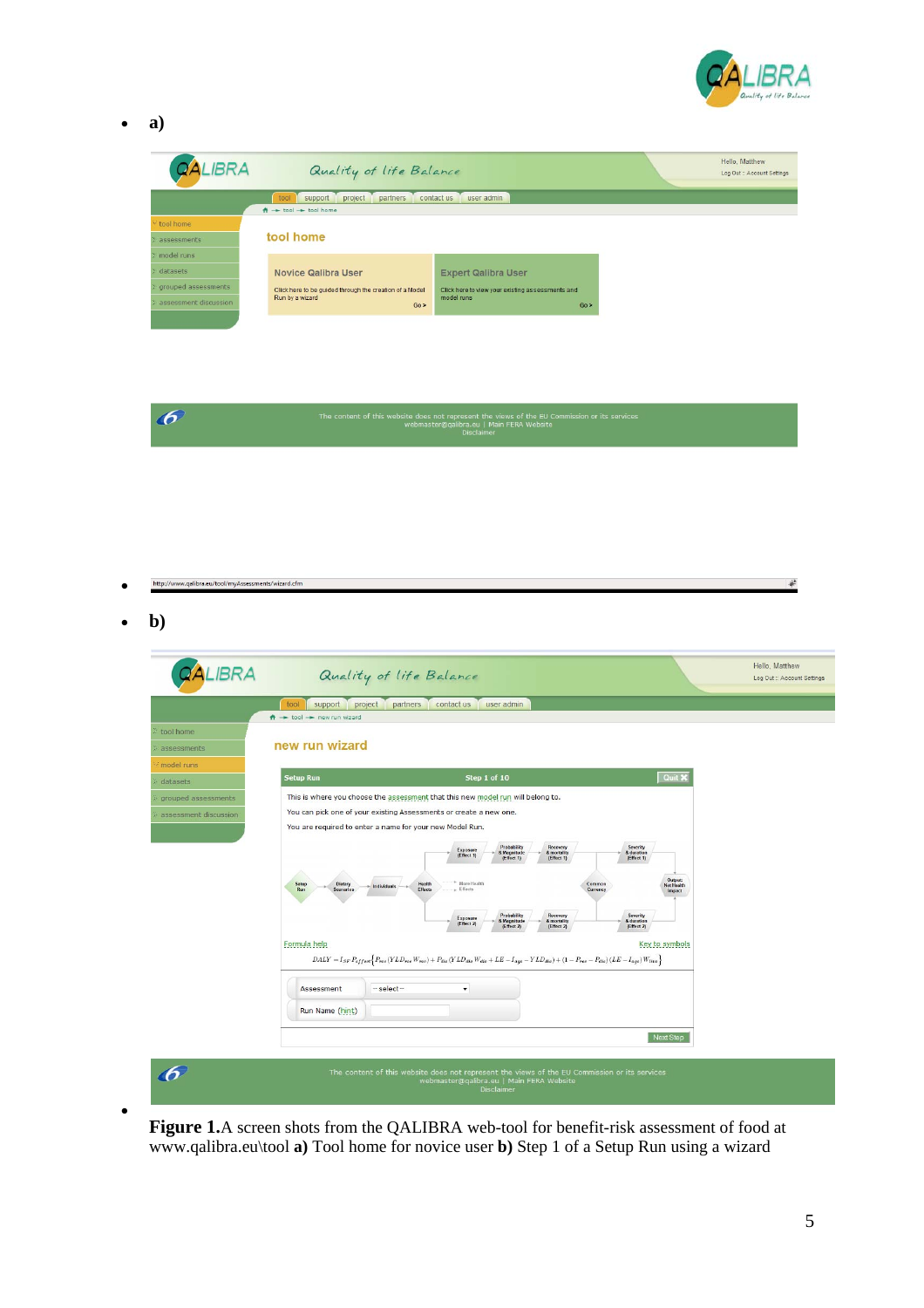

• The testing of the QALIBRA methods and the web-based software (i.e. the QALIBRA tool) included a technical end-user workshop held in September 2009 with 31 external participants from 15 countries. This proved to be a very useful test of the QALIBRA tool as it was demonstrated live and there was also an interactive practical hands-on training session for the participants using the QALIBRA web-tool. This ensured that the system was capable of handling large numbers of people (> 40) using it at one time, and properly queuing the requests in an appropriate way. Furthermore, the participants provided very useful feedback about the QALIBRA web-tool that was used in the final refinements and improvements of the tool to enhance the usefulness of this deliverable to stakeholders. Photos from the external end-user workshop are shown in Figure2.



• **Figure 2** Photos from the external end-user workshop held in September 2009 to introduce to the benefit-risk modelling approaches developed in QALIBRA and practical hands-on training with the benefit-risk software produced by QALIBRA

- End-user evaluations of following the technical end-user workshop in September 2009 were mostly positive, and it was concluded that a workshop format was a successful form for knowledge transfer to this group of stakeholders including people from food authorities, food industry, public health professionals and academia.
- Extensive testing and evaluation of the OALIBRA methodology and software in detailed case studies, including the important and topical example of seafood (with emphasis on oily fish) and functional food (i.e. margarine enriched with phytosterolesters). An example of benefit-risk assessment results produced by the QALIBRA software is provided below.
- The literature search carried out as an essential part of the work on the case study of functional foods revealed a convincing serum cholesterol lowering effect of margarines enriched with phytosterolesters. As we know from drug trials that the lowering of cholesterol levels is associated with a lower incidence rate for heart diseases we assumed that this would also account for the enriched margarines. For the negative effect, the literature was less pronounced and thus it was decided to take the lowering of betacarotene levels as an example. This meant that we had to work with many uncertainties and assumptions in order to calculate a potential negative health effect i.e.an increase in the incidence of night blindness. Using the QALIBRA tool we are now able to quantify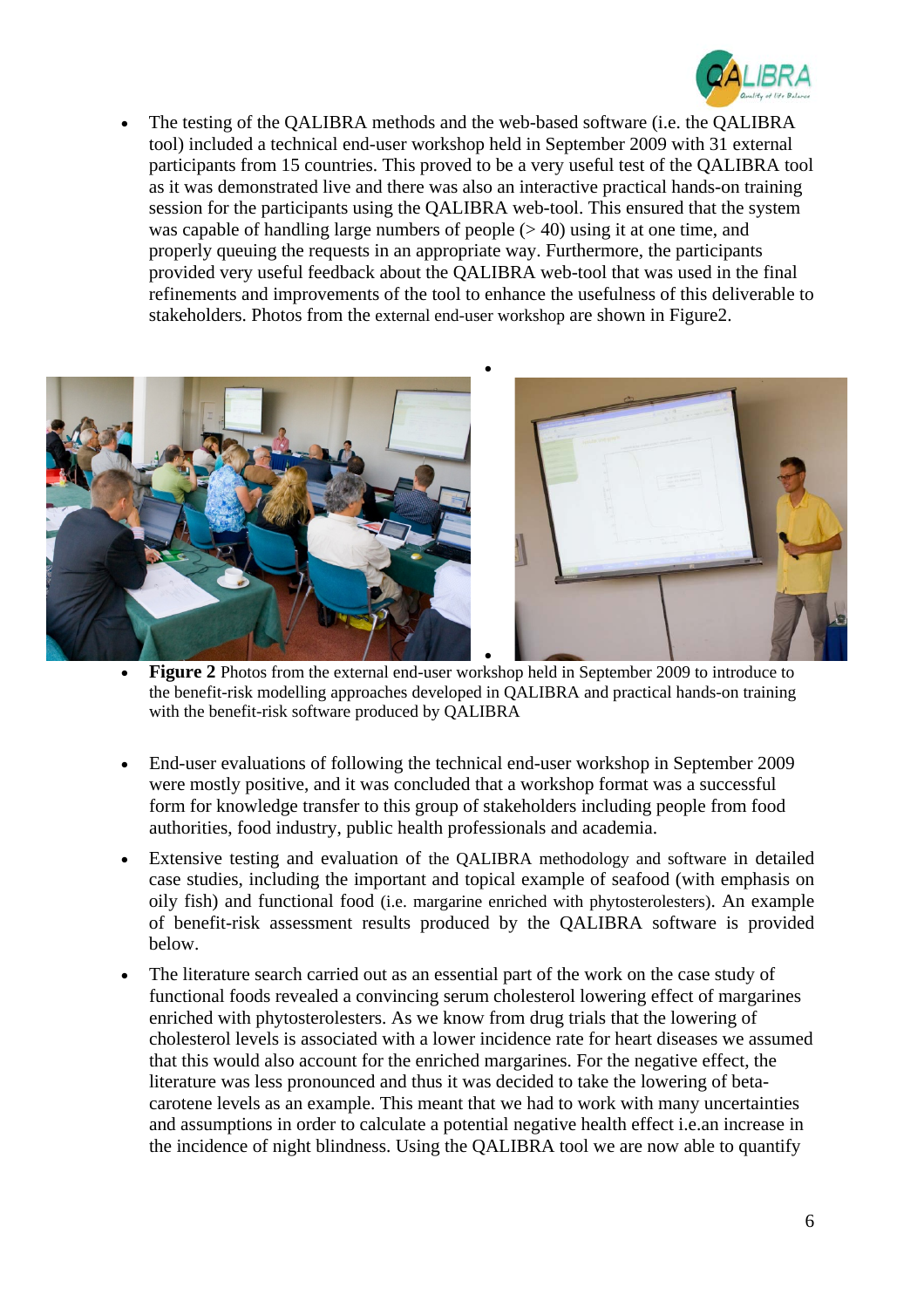

net health benefits on a population level for different scenarios off margarine enriched with phytosterolesters.

The case study on oily fish also included an extensive literature search on positive and negative health effects. Many studies have described health effects of oily fish but for many effects there is still no absolute proof. The results show the positive effects taken on board (fatal heart diseases and stroke) outweigh the effects of the contaminants included in Qalibra (dioxins, methylmercury). The case studies helped us to develop the overall framework and web-based software but need to be further refined in future projects.

## **Example of benefit-risk assessment results produced by the QALIBRA software**

In this section an example of benefit-risk assessment results produced by the QALIBRA web tool available on the project website are presented.

The format used by the Qalibra software for displaying the primary numerical outputs is illustrated in Table 1. This shows results for 2 health effects from an assessment on consumption of oily fish done as a case study in the Qalibra project (the full assessment includes additional adverse and beneficial effects). The dietary change (increasing fish consumption to 200g/week for those individuals whose current consumption is lower) has a beneficial impact on both health effects so the individual and total changes in DALYs are negative. The assessment relates to 999 individuals (the number specified by the user who created the assessment), and the results are estimates of the annual average health impact for that population.

Three of the graphical outputs generated by Qalibra are illustrated in Figures 1-3, and the fourth is a variant of Figure 1 that uses a pie chart to show the proportions of individuals with zero and non-zero DALY changes. Figures 1-3 all relate to the same example assessment as Table 1.

Further information on these examples and discussion of their interpretation is presented in the final report on the Qalibra framework (Deliverable 29c).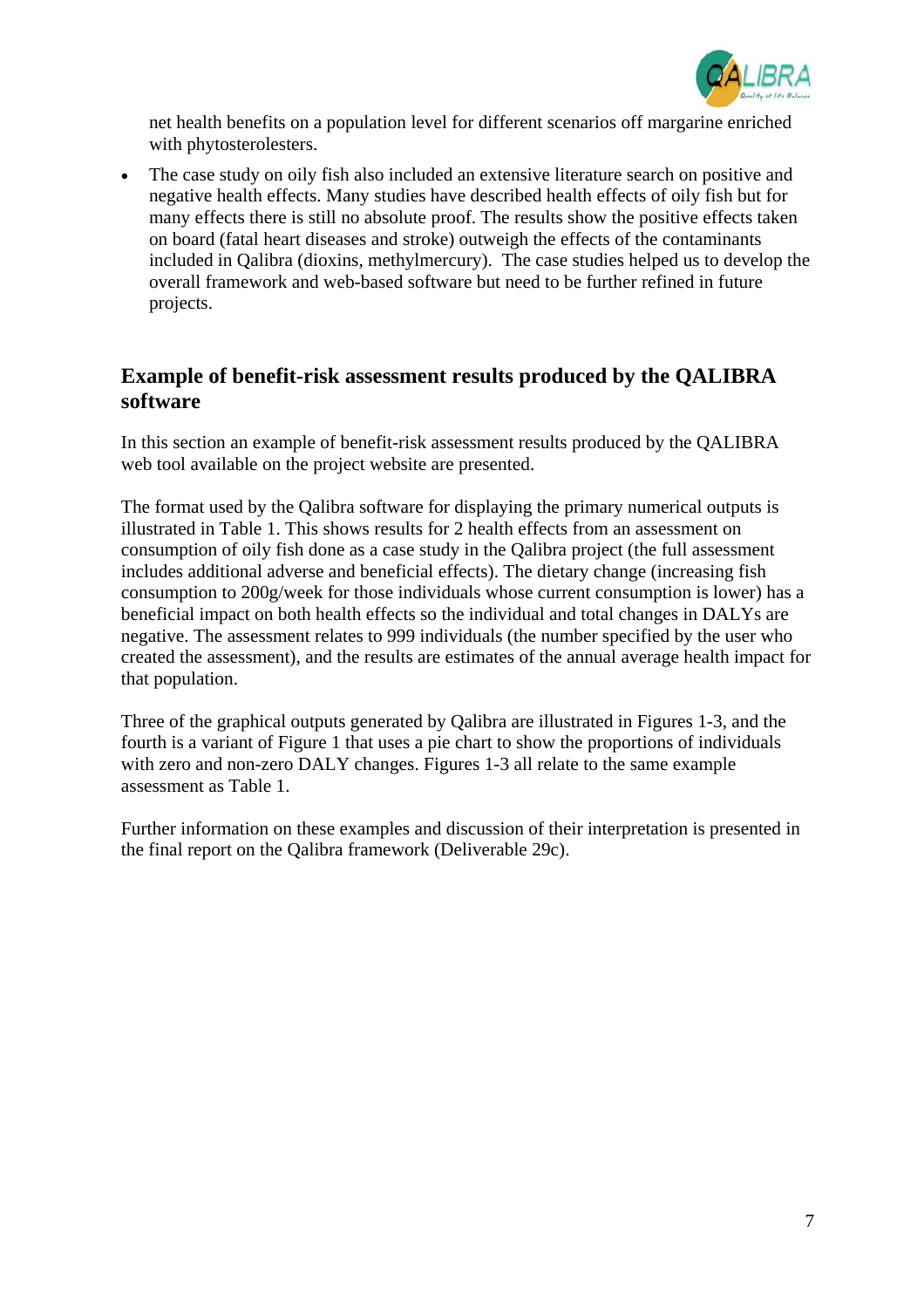

**Table 1.** Example of tabular benefit-risk assessment results generated by Qalibra software for effects of oily fish consumption on incidence of stroke and fatal coronary heart disease  $(CHD)$ . Reference scenario = current Dutch diet, alternative = oily fish consumption increased to 200g/week for those individuals whose current consumption is lower. Results are estimates of annual directly attributable health effects for a sample population of 999 individuals, expressed in DALYs. 95% uncertainty intervals are shown in brackets (produced for all results but shown only in top row here). See text for more explanation.

|                                                       | Incidence     | Incidence              | Total:        |
|-------------------------------------------------------|---------------|------------------------|---------------|
|                                                       | of stroke     | of fatal<br><b>CHD</b> |               |
| Change in TOTAL DALY from Reference scenario to       | $-2.561087$   | $-1.769932$            | $-4.301226$   |
| Alternative scenario                                  | $(-5.293814,$ | $(-3.245847,$          | $(-7.429154,$ |
|                                                       | 0.051080)     | $-0.284764)$           | $-1.273373$   |
| TOTAL DALY, Reference scenario                        | 34.799440     | 16.673234              | 51.473170     |
| TOTAL DALY, Alternative scenario                      | 32.238353     | 14.900700              | 47.172092     |
| Incidence (per year) in 999 individuals, Ref scenario | 3.298551      | 1.103577               |               |
| Incidence (per year) in 999 individuals, Alt scenario | 3.065471      | 0.991378               |               |
| Average magnitude of effect, Reference scenario       | 0.000000      | 0.000000               |               |
| Average magnitude of effect, Alternative scenario     | 0.000000      | 0.000000               |               |
| Recover, Reference scenario                           | 0.000000      | 0.000000               |               |
| Recover, Alternative scenario                         | 0.000000      | 0.000000               |               |
| Total YLD if recover, Reference scenario              | 0.000000      | 0.000000               |               |
| Total YLD if recover, Alternative scenario            | 0.000000      | 0.000000               |               |
| TOTAL DALY if recover, Reference scenario             | 0.000000      | 0.000000               |               |
| TOTAL DALY if recover, Alternative scenario           | 0.000000      | 0.000000               |               |
| Survive (with effect), Reference scenario             | 3.298551      | 0.000000               |               |
| Survive (with effect), Alternative scenario           | 3.065471      | 0.000000               |               |
| Total YLD if survive (with effect), Ref scenario      | 57.048262     | 0.000000               |               |
| Total YLD if survive (with effect), Alt scenario      | 52.849759     | 0.000000               |               |
| TOTAL DALY if survive (with effect), Ref scenario     | 34.799440     | 0.000000               |               |
| TOTAL DALY if survive (with effect), Alt scenario     | 32.238353     | 0.000000               |               |
| Die (from effect), Reference scenario                 | 0.000000      | 1.103577               |               |
| Die (from effect), Alternative scenario               | 0.000000      | 0.991378               |               |
| Total YLD if die (from effect), Reference scenario    | 0.000000      | 0.000000               |               |
| Total YLD if die (from effect), Alternative scenario  | 0.000000      | 0.000000               |               |
| Total YLL if die (from effect), Reference scenario    | 0.000000      | 16.673234              |               |
| Total YLL if die (from effect), Alternative scenario  | 0.000000      | 14.900700              |               |
| TOTAL DALY if die (from effect), Reference scenario   | 0.000000      | 16.673234              |               |
| TOTAL DALY if die (from effect), Alternative          | 0.000000      | 14.900700              |               |
| scenario                                              |               |                        |               |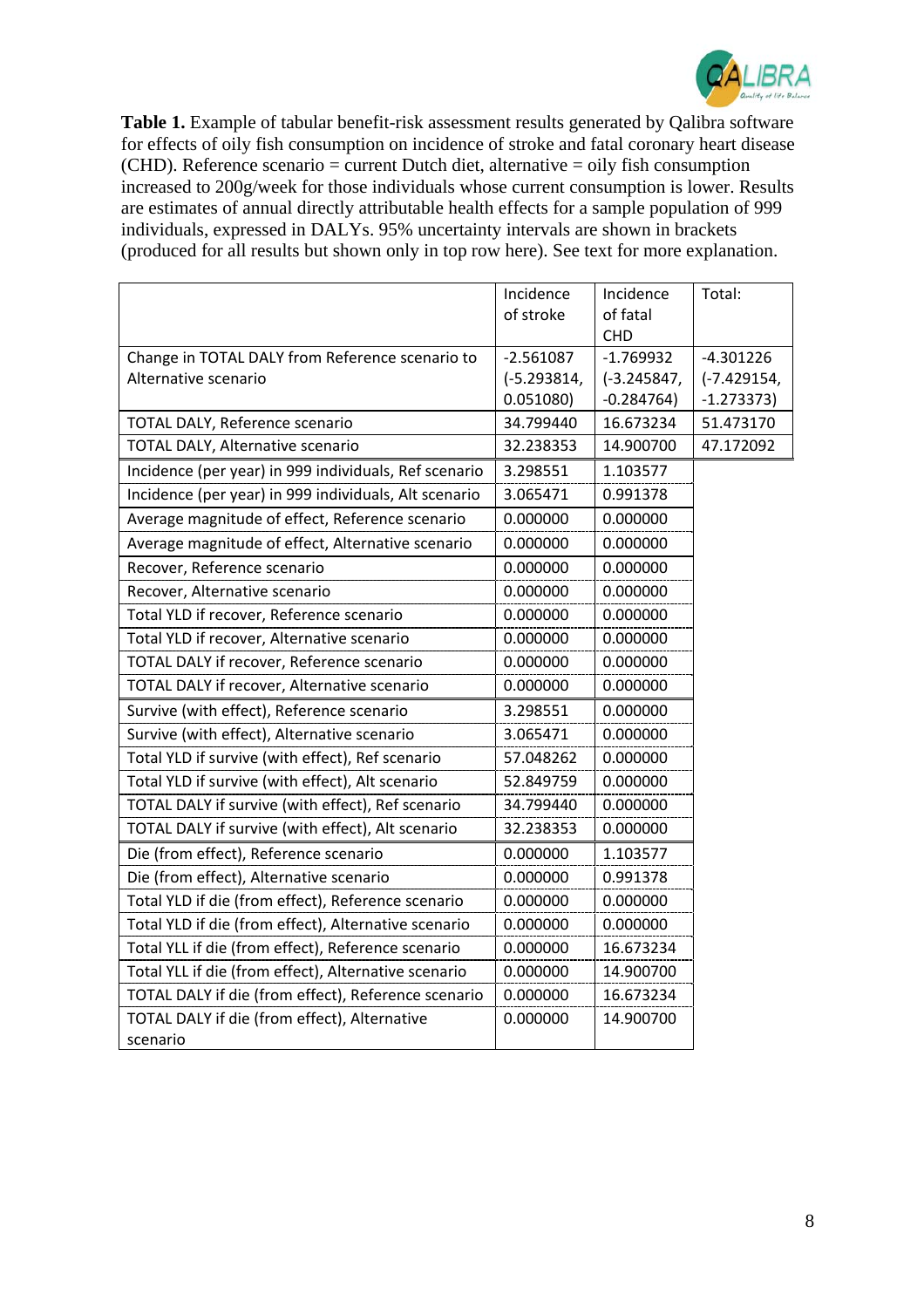



**Figure 3.** Histogram of individual contributions to the change in annual population DALYs between reference and alternative scenarios, for the assessment shown in Table 1. See text for details.



**Figure 4.** Complementary cumulative distribution of individual contribution to annual change in population DALYs between reference and alternative scenarios, for the assessment shown in Table 1. See text for details. The curve shows the percentage of the population (on the vertical axis) with annual DALY changes more positive than each point on the horizontal axis.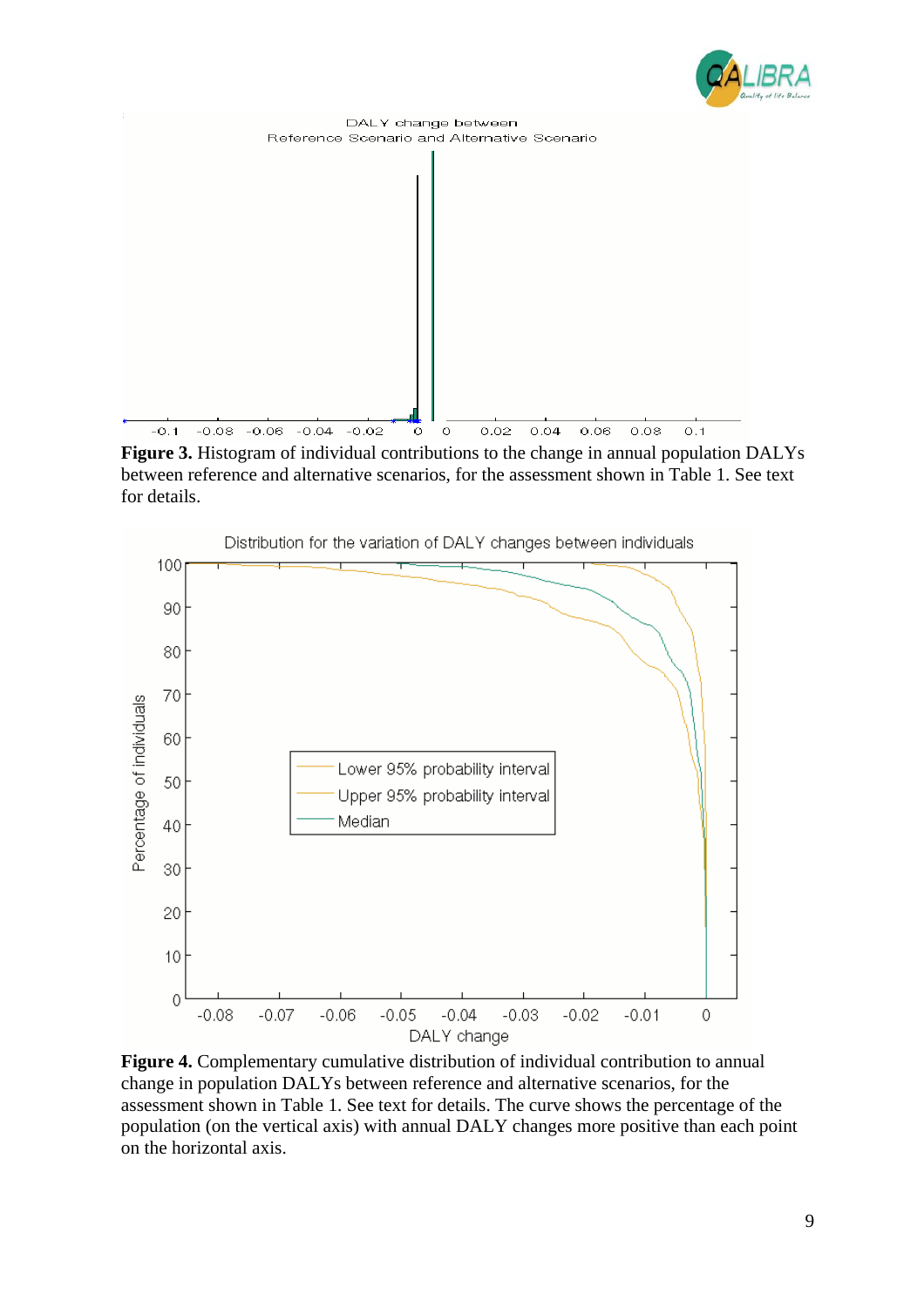



**Figure 5.** Individual contributions to annual change in population DALYs between reference and alternative scenarios shown in relation to age (left hand graph) and gender (right hand graph) for the assessment shown in Table 1. See text for details.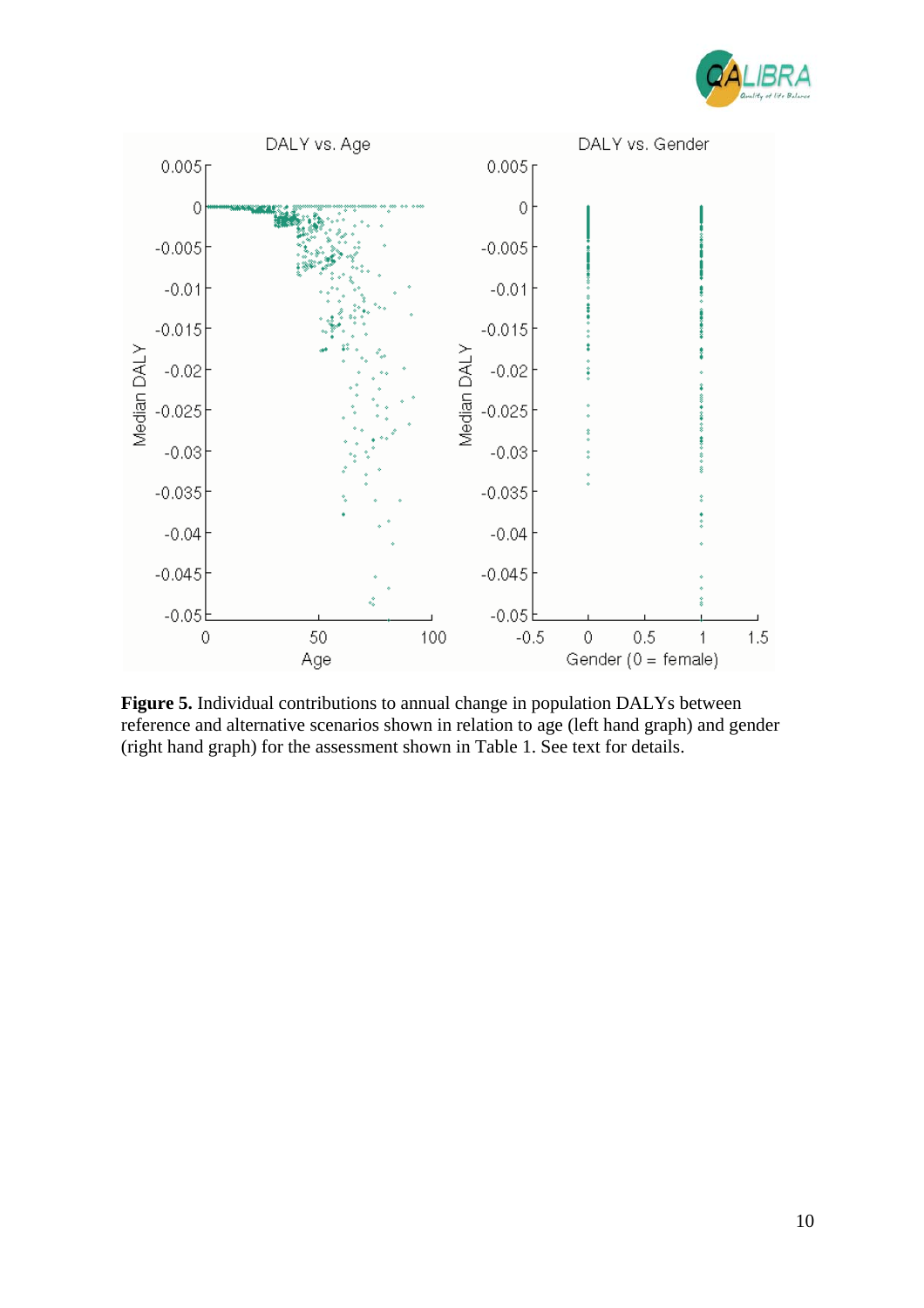

## **Impact**

QALIBRA has established a collaboration effort through clustering with another EU project in the same call, Beneris (www.beneris.eu), and both projects share the same Scientific Advisory Panel . Both projects deal with risks and benefits of food, using complementary methods and approaches. The projects have liaised with each other about method development. To progress this, scientist have visited each others institutes to learn about methods and approaches (e.g. methods for quantifying uncertainty). This collaboration has spun of into further expert elicitation activities. Altogether QALIBRA and Beneris held three joint cluster meetings to share ideas, approaches and results, and developed a common dissemination strategy, Figure 6 shows a photograph taken at the last cluster activity in June 2009. Reports containing the output from these cluster meetings have been written and submitted to the European Commission. In addition, a Gordon conference was organised and planned by the KTL/Beneris in co-operation with QALIBRA, ERAC and Sytyke. In order to promote post-project activities of the two consortia QALIBRA and Beneris aim to publish several scientific articles together in a relevant scientific journal. The tentative journal for this joint dissemination is Food and Chemical Toxicology.



**Figure 6** Photo of the participant's of the final cluster meetings between QALIBRA & Beneris in Budapest  $10-11^{\text{th}}$  June 2009

In addition, QALIBRA formed a very productive relationship with another EU project, BRAFO, which is coordinated by ILSI-Europe (www.ilsi.org/Europe/Pages/BRAFO.aspx). BRAFO is developing a tiered framework for benefit-risk assessment, and the QALIBRA methods and software fit very well with the higher tiers. A joint workshop was held in September 2009 to explore the applicability of the QALIBRA tool to a range of case studies being undertaken by BRAFO. At a subsequent BRAFO meeting in October, Ib Knudsen reported back on the joint workshop, saying "The QALIBRA model and software was very impressive in practical use when demonstrated at the workshop." further he said "It will be important to run educational courses to make scientists in the field familiar with and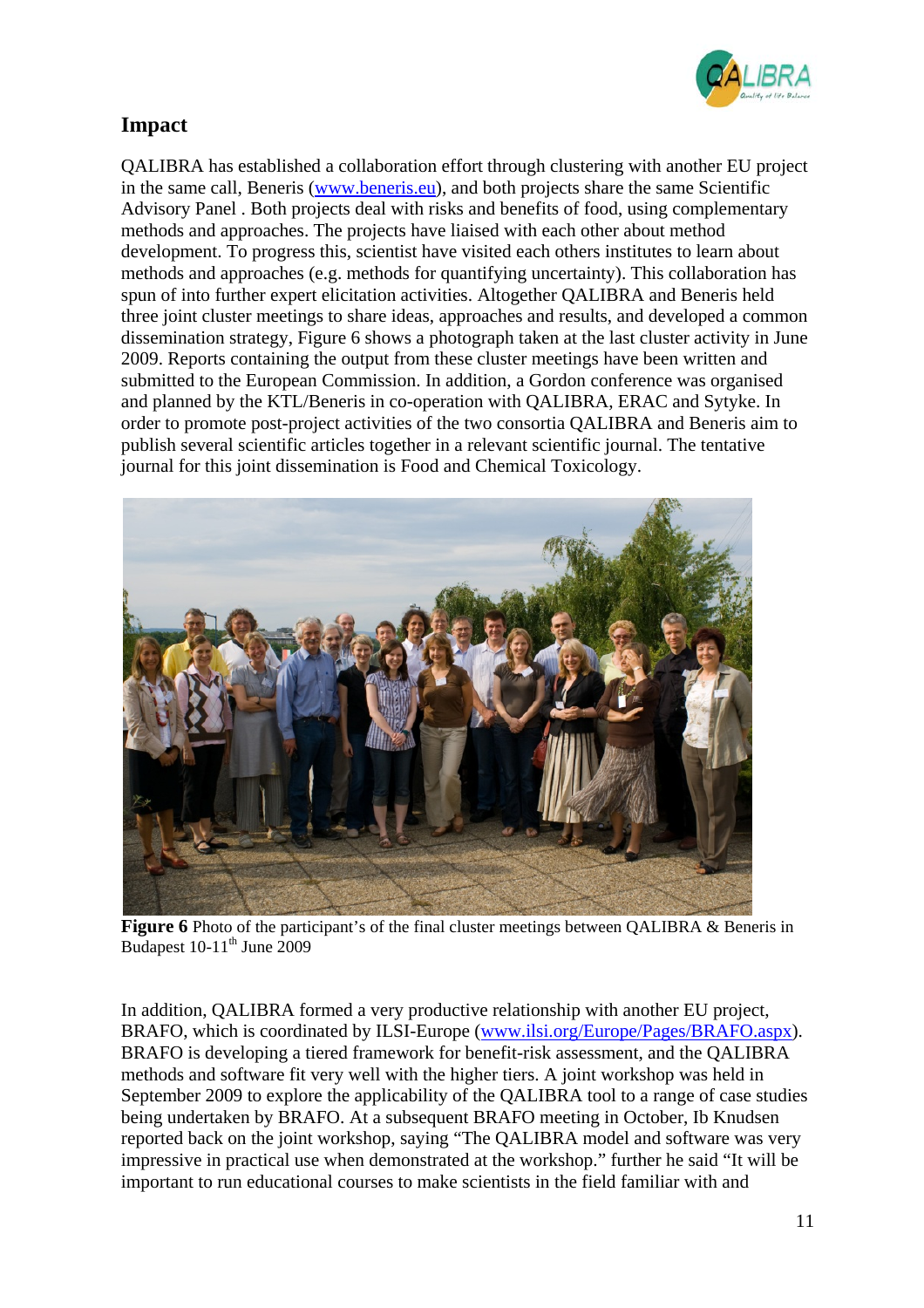

confident with the use of the QALIBRA model on practical cases in order to ensure that the QALIBRA model will become commonly used, further development and attract refinements as it deserves."

To promote end-user uptake of the web-based software developed in QALIBRA a special external end-user workshop was held in September 2009. Effort was made to attract food safety experts with a direct interest in benefit-risk analysis of food, and give them a detailed introduction to the benefit-risk modelling approaches developed in the project and practical hands-on training with the benefit-risk software produced by QALIBRA (Figure 2).

This end-user workshop was among others attended members of the Qalibra/Beneris Science Advisory Panel, by two active members of the EFSA working group on Risk/Benefit procedures (Dr A. Knaap, chair of the working group, and Dr B. Bottex, secretary of the working group) and by twelve experts from BRAFO. As a result of this the project received valuable feedback and both BRAFO and EFSA have recognised the additional value of the Qalibra tool in the quantitative stages of benefit-risk assessments and referred to Qalibra in their publications.

The methodology and tools developed in QALIBRA are also being introduced to other projects and groups working with benefit-risk assessments e.g. Bepraribean (SAFEFOODERA EraNet project on risks and benefits of food) and an FAO/WHO Expert Consultation on benefit-risk assessment of fish consumption.

The QALIBRA software is primarily designed for risk assessors, working for regulatory authorities or in the food industry or in consultancy businesses, who need to consider the potential risks and benefits to health when setting food policy, developing a new food product, or advising consumers on dietary choices. The software is web-based and presently free to users.

It is expected that this will:

- Provide decision-makers with a better basis for policy and regulatory decisions and contribute to improving the safety and health benefits of the food chain
- Help consumers to make better-informed dietary choices
- Contribute to reinforcing competitiveness of European food industries by providing companies with better information on the overall health impacts of different foods and production practices. This will help them to compete more effectively by meeting consumer demands for healthy foods.

Of course uptake and knowledge transfer to potential end-users about the QALIBRA webtool and methodologies does not occur on it own. QALIBRA has therefore developed and tested the end-user workshop format to promote uptake of the QALIBRA web-tool and methodologies. The training and dissemination material developed for the end-user workshop were written to be sufficiently generic so that they can be used for further training activities which may be organised after the end of the QALIBRA project. In fact at least one workshop has been held after the finalisation of the QALIBRA project, at the UK Food Standards Agency, and plans for another are under discussion. These workshops will raise awareness and interest in the QALIBRA assessment tool in their organisations, and thus initiate the development of a wider user network.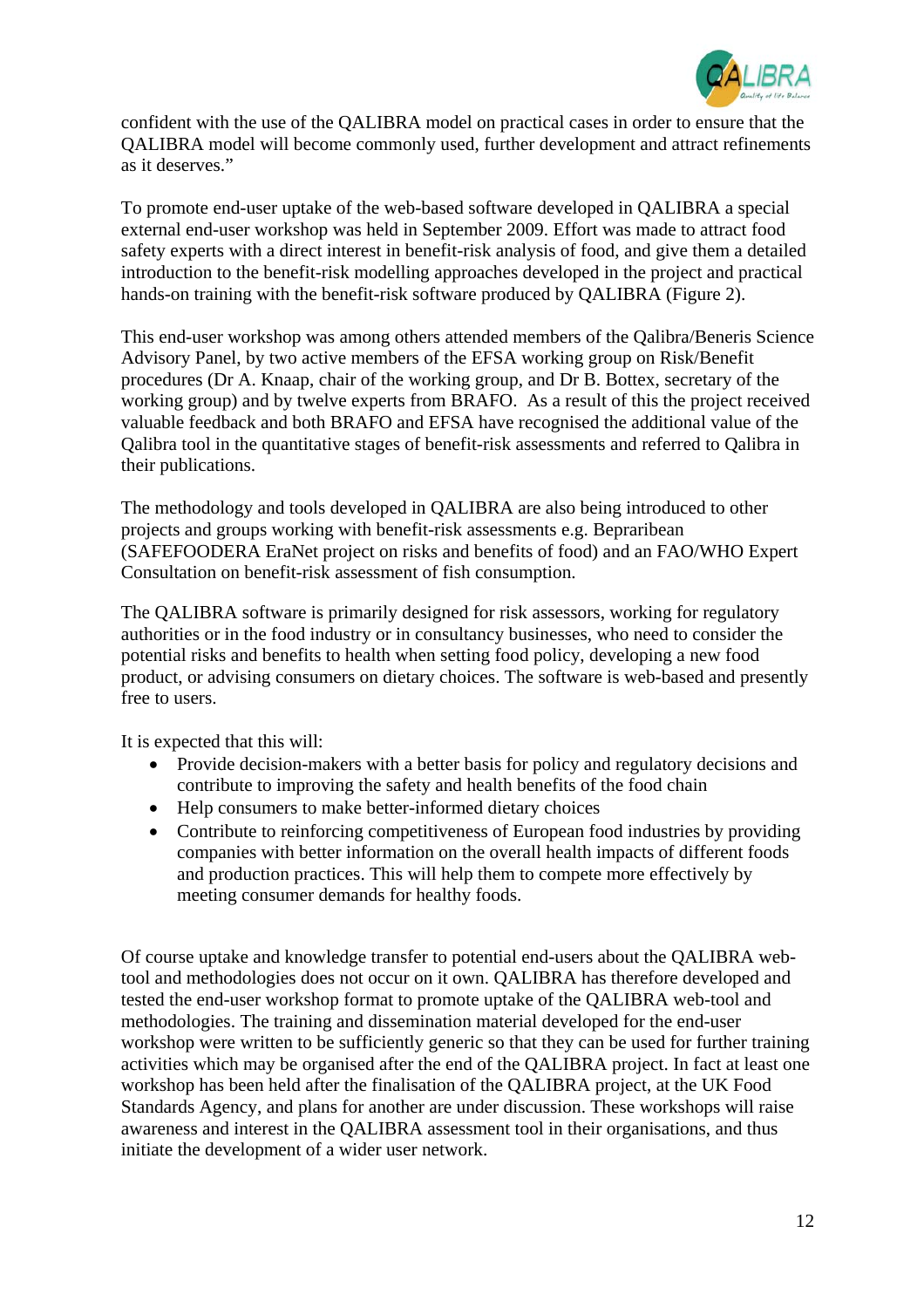

The QALIBRA web-tool and methodologies have great potential, but have yet to prove themselves in real-life decision-making and verify that they are able to add value to traditional assessments. If they succeed in this critical test, it may lead to a substantial advance in the scientific basis for food policy and contribute to achieving a healthy diet for European consumers.

## **2. Dissemination and use**

#### **The main products from QALIBRA are:**

- 1) Improved methodology, e.g. for comparing benefits and risks using a composite metric, for benefit-risk assessments of food.
- 2) The QALIBRA web-based software for benefit and risk assessment of food, available at www.qalibra.eu (Figure 1)
- 3) Detailed case studies on oily fish and functional foods, demonstrating the application and usefulness of the Qalibra framework and software. (Example provided above)
- 4) Interested food safety experts and assessors have been identified and trained using an end-user workshop format. (Figure 2)
- 5) Collaboration with other EU projects dealing with risks and benefits of food e.g. Beneris, BRAFO and the SAFEFOODERA EraNet project Bepraribean
- 6) Training and dissemination materials for use in further promotion, uptake and exploitation of the project results.
- 7) Scientific articles

## **Publishable results**

The most likely exploitable result from QALIBRA includes;

- i) Web-enabled QALIBRA software for benefit and risk assessment of food
- ii) Training materials for use in workshops and other activities to promote end-user uptake of the web-based software developed in QALIBRA

#### *Web-enabled QALIBRA software for benefit and risk assessment of food*

*Result description:* The software is web-based and free to users after completing a short online training session, as foreseen in the proposal and contract. At the webpage for the project, www.qalibra.eu , potential users can register and obtain information about the principles of the QALIBRA approach to risk-benefit assessment, including the types of data and expertise required, the limitations of the methods used, and guidance on the interpretation of results. The software provides methods that integrate the risks and benefits of dietary change into a single measure of net health impact, and allow quantification of associated uncertainties.

*Possible market applications:* The QALIBRA software is primarily designed for risk assessors, working for regulatory authorities or in the food industry or in consultancy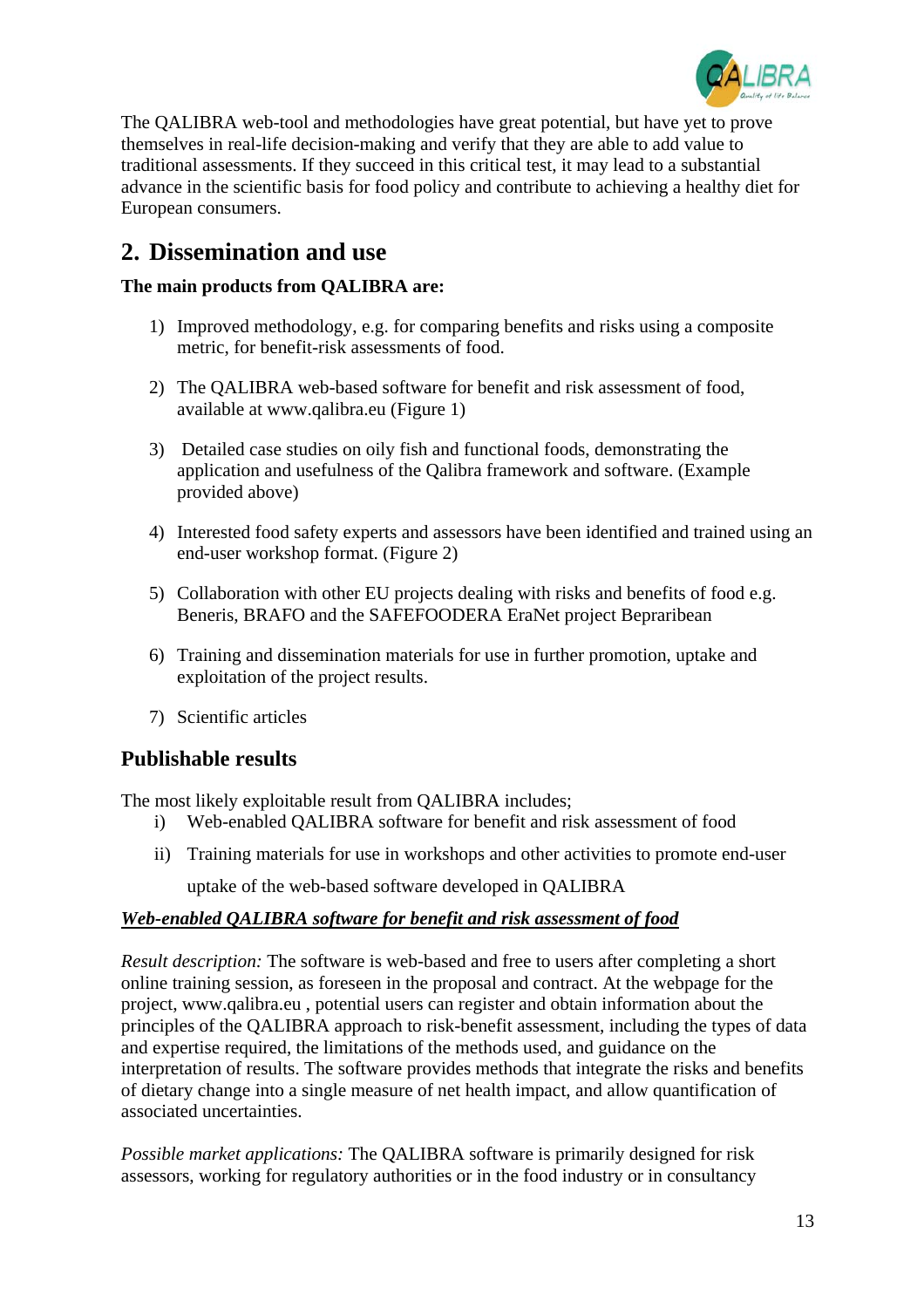

businesses, who need to consider the potential risks and benefits to health when setting food policy, developing a new food product, or advising consumers on dietary choices. The software is web-based and presently free to users. The partner hosting the server for the software is committed to maintain the website and software for a minimum of 3 years after December  $31<sup>st</sup>$  2009. In the future charges may be required to recover costs if use is intensive.

*Stage of development:* The development of the software is finalised and it has been used to carry out detailed case studies on the benefits and risks of oily fish and functional foods (i.e. margarine enriched with phytosterolesters).

*Collaboration sought or offered:* QALIBRA partners have collaborated with the EU coordination project BRAFO, providing training in the use of the software and offering assistance to support case studies conducted by BRAFO.

*Collaboration detail:* BRAFO is a specific support action to investigate the risk benefit analysis of foods, partly financed by the EU 6th framework programme. *Homepage; http://www.brafo.org*

*Intellectual property rights (IPR) status:* Not IPR protected to date.

*Contact details:* Dr. Andy Hart, The Food and Environment Research Agency (FERA), Sand Hutton, York, YO41 1LZ, UK, *Homepage: www.fera.defra.gov.uk*

#### *Training materials*

#### *Result description:*

This result consists of training material for dissemination of the practical use of the QALIBRA software by technical end-users to promote a wide ranged uptake of the software. The material includes presentations, worked examples based on the QALIBRA case studies, and scenarios and input data for use in hands-on training sessions. Training is also available in the form of a web tutorial, which users must complete before being given access to the software.

*Possible market applications:* End-users e.g. risk assessors, working for regulatory authorities or in the food industry or in consultancy businesses, who need to consider the potential risks and benefits to health when setting food policy, developing a new food product, or advising consumers on dietary choices.

*Stage of development:* The development of the training material has been finalised. The material has been tested and applied on two different occasions' using an end-user workshop format. It is intended for use in further training activities which the partners are seeking to organise after the end of the Qalibra project.

*Collaboration sought or offered:* Not relevant to date.

*Intellectual property rights (IPR) status:* Not IPR protected to date.

*Contact details:* Dr. Helga Gunnlaugsdottir, Matis, Vínlandsleið 12, 113 Reykjavík, Iceland, *Homepage: www.matis.is*